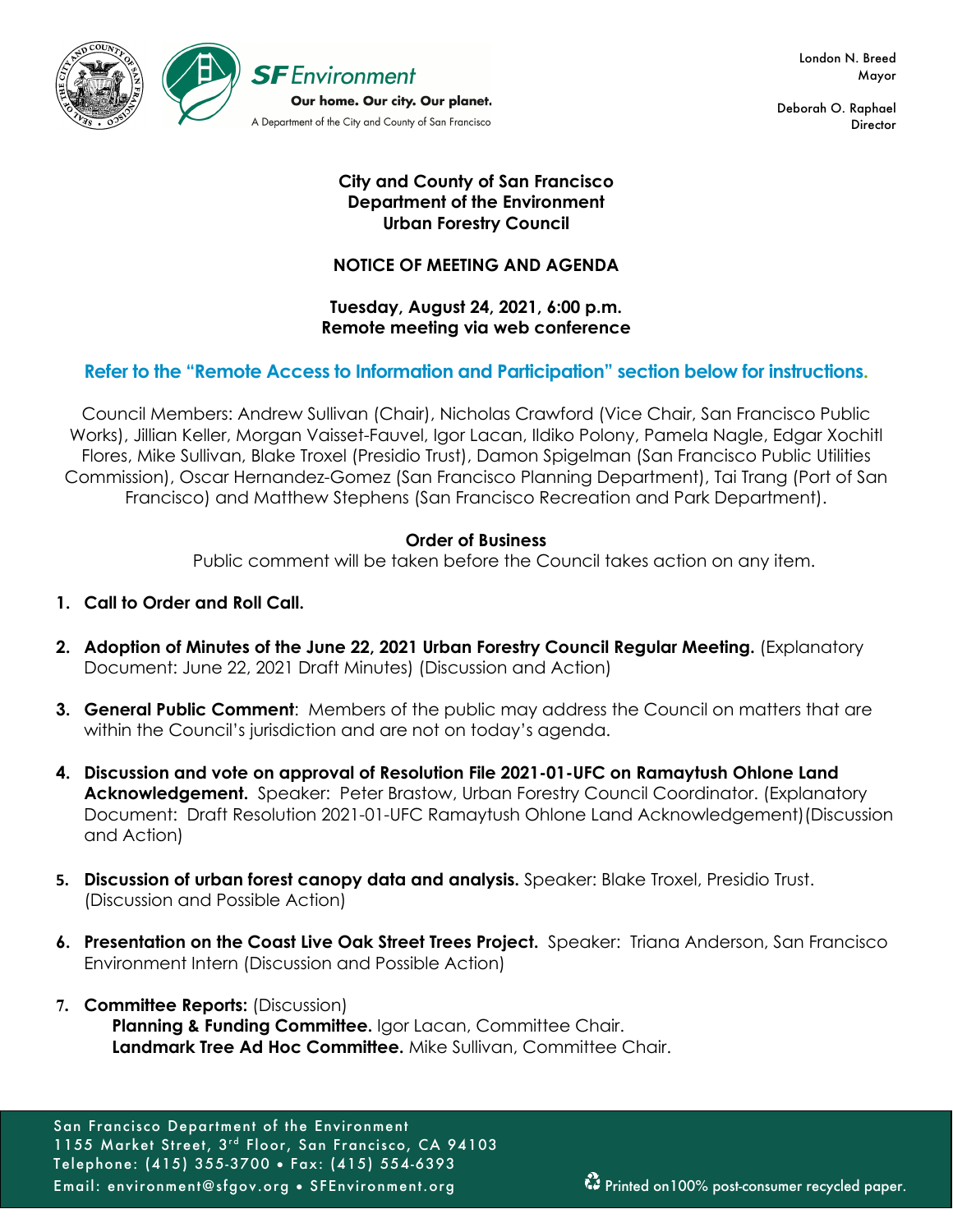- **8. Staff Report.** Peter Brastow, Urban Forestry Coordinator, San Francisco Department of the Environment (Discussion)
- **9. Urban Forestry Council Member Announcements**. (Discussion)
- **10. New Business/Future Agenda Items.** (Discussion and Possible Action)
- **11. Adjournment.**

**The next meeting of the Urban Forestry Council is scheduled for Friday, September 24, 2021 at 8:30 a.m. In compliance with the San Francisco Health Officer's Order No. C19-07c, directing all individuals to "shelter in place", Public meetings, panels and other advisory bodies will continue on a remote conferencing basis only. Find out about upcoming deadlines, public hearings, and meetings. Search the SFEnvironronment.org website archived minutes and agenda.**

# **Remote Access to Information and Participation**

This meeting will be held remotely using video conferencing, through the WebEx Meetings platform, and by telephone for members of the public who are unable to attend using computers or smart devices.

# **Attending the Meeting: Watch or Listen**

Members of the public have the following options for attending the meeting:

Option 1: Watch the meeting using a computer or smart device by clicking on the following link:

https://ccsf.webex.com/ccsf/onstage/g.php?MTID=ed3b2eaa76c46634bdf1b8ea5294646e1

- If you are able to and would like to watch via your computer, please follow these instructions: i) Click on the link above; ii) Enter your first name, last name, and email address if desired; iii) Click "Join by Browser" (directly beneath the "Join Now" button);
- If you are able to watch via your smart mobile device: i) Download the Webex Meetings application; ii) Click on the link above; iii) Click "Join"; iv) Enter your name and email; v) Click "Ready to Join".

Option 2: Join the meeting by phone if you do not have access to a computer or smart device. Dial: **415-655-0001** and then enter the Access Code: **146 756 1317**

## **Participating During Public Comment**

Members of the public will have opportunities to participate during public comment. The public is asked to wait for the particular agenda item before making a comment on that item. Comments will be addressed in the order they are received. When the moderator announces that the Committee is taking public comment, members of the public can:

> Participate over the phone by pressing \*3 (this step is very important, as it will activate the "Raise Hand" icon in the Participant window).

Depending on the number of people also in line ahead of you, you may have to wait before it is your opportunity to speak. When it is your turn, you will be notified that your line has been unmuted, and it will be your opportunity to speak. Your line will be muted again when your allotted time expires.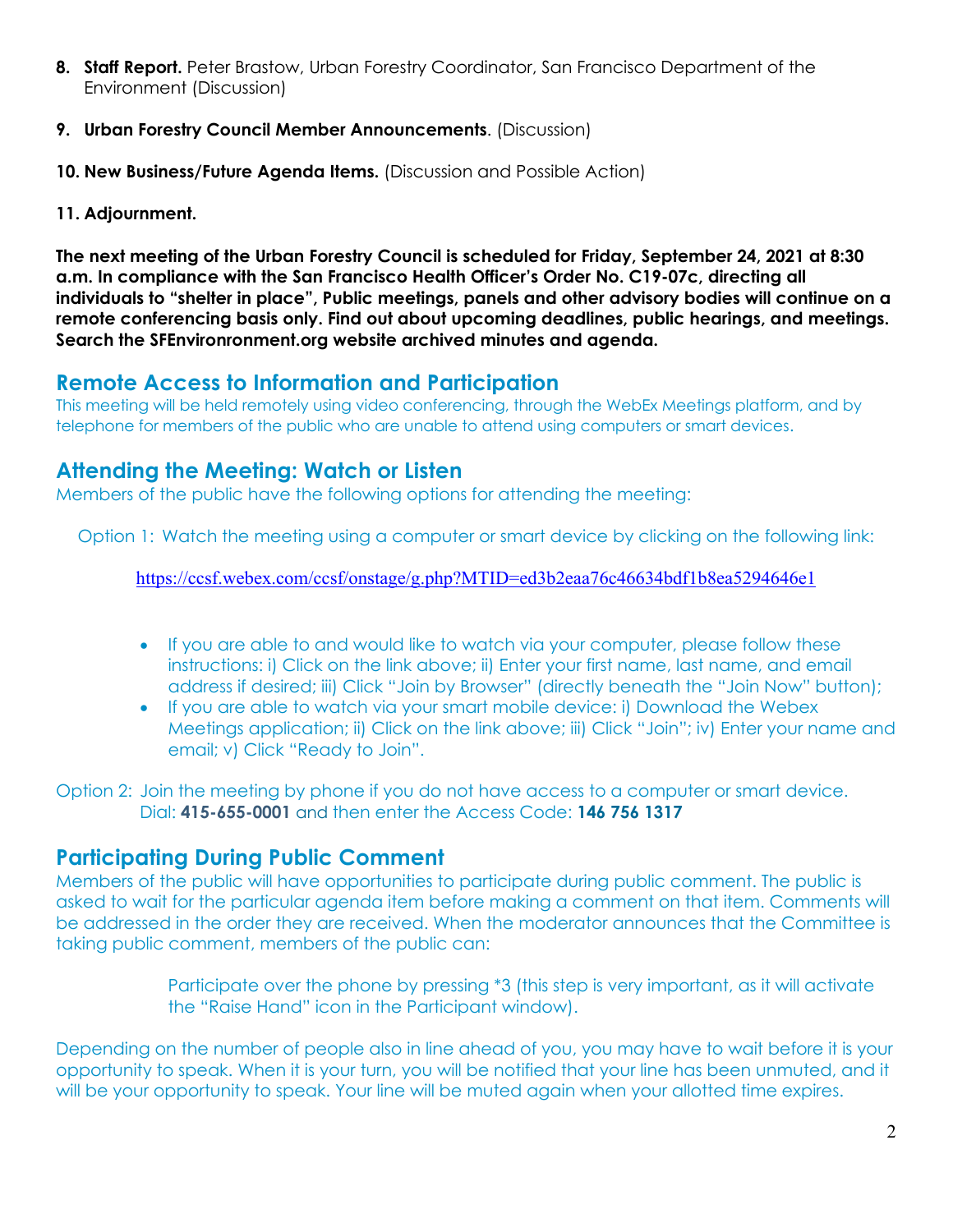In accordance with Governor Gavin Newsom's statewide order for all residents to "Stay at Home" and the numerous local and state proclamations, orders and supplemental directions - aggressive directives have been issued to slow down and reduce the spread of the COVID-19 virus. Copies of explanatory documents are available, 1) on the Urban Forestry Council webpage https://sfenvironment.org/about/taskforce/urban-forestry-council; or (2) upon request to the Commission Affairs Manager, at telephone number 415-355-3709, or via e-mail at katie.chansler@sfgov.org.

## **Important Information**

The ringing of and use of cell phones, pagers and similar sound-producing electronic devices are prohibited at this meeting. Please be advised that the Chair may order the removal from the meeting room of any person(s) responsible for the ringing or use of a cell phone, pager, or other similar sound-producing electronic devices.

## **Public Comment**

At this time, members of the public may address the Committee on items of interest that are within the subject matter jurisdiction of the Committee but are not on today's agenda, including to request items they may wish to be on a future agenda. Public comment will be taken following each agendized item. Each member of the public may address the Committee for up to three minutes, unless otherwise announced by the Chair. If it is demonstrated that the comments by the public will exceed 15 minutes, the Chair may continue Public Comment to another time during the meeting.

NOTE: Persons unable to attend the meeting may submit to the Committee, by the time the proceedings begin, written comments regarding the agenda items above. These comments will be made a part of the official public record and shall be brought to the attention of Committee Members. Any written comments should be sent to: Commission Affairs Manager, Department of the Environment, katie.chansler@sfgov.org, by 5:00 p.m. on the day prior to the hearing. Written public comment received by the Council will be posted as an attachment to the minutes.

The Brown Act forbids the Committee from taking action or discussing any item or issue not appearing on the posted agenda. This rule applies to issues raised in public comment as well. In response to public comment, not on an agendized item, the Committee is limited to:

1. Briefly responding to statements made or questions posed by members of the public, or

2. Request staff to report back on a matter at a subsequent meeting, or

3. Directing staff to place the item or issue on a future agenda (Government Code Section 54954.2(a).)

## **Disability Access**

The Urban Forestry Council meetings will be held virtually. The Committee meeting rooms are closed.

The following services are available on request 48 hours prior to the meeting; except for Monday meetings, for which the deadline shall be 4:00 p.m. of the last business day of the preceding week: For American sign language interpreters or the use of a reader during a meeting, a sound enhancement system, and/or alternative formats of the agenda and minutes, please contact the Department of Environment at (415) 355-3709 or katie.chansler@sfgov.org to make arrangements for the accommodation. Late requests will be honored, if possible.

In order to assist the City's efforts to accommodate persons with severe allergies, environmental illnesses, multiple chemical sensitivity or related disabilities, attendees at public meetings are reminded that other attendees may be sensitive to various chemical based products. Please help the City accommodate these individuals. Individuals with chemical sensitivity or related disabilities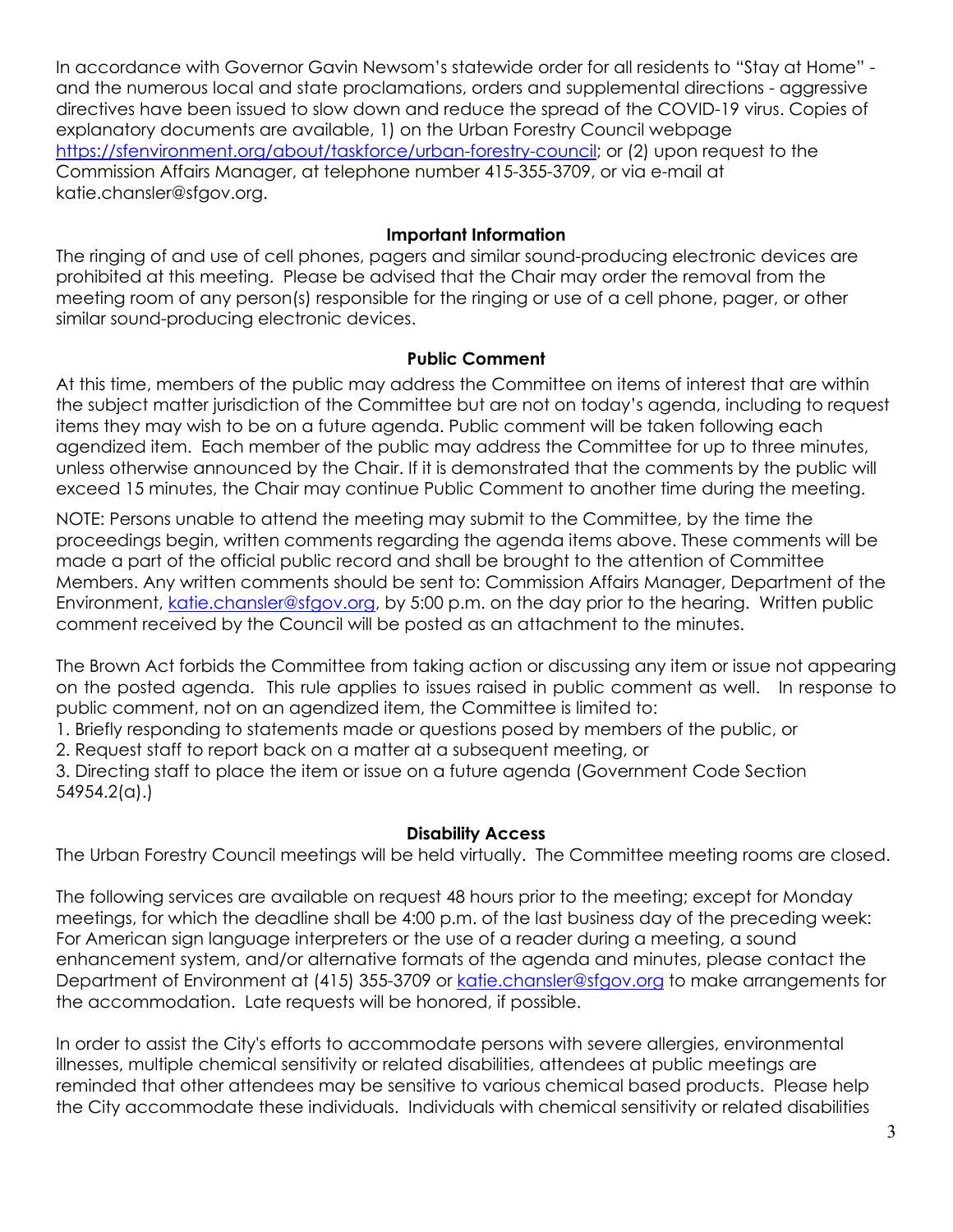should call the Mayor's Office on Disability at (415) 554-6789 or (415) 554-6799 (TTY) for additional information.

### **Language Access**

Per the Language Access Ordinance (Chapter 91 of the San Francisco Administrative Code), Chinese, Spanish and or Filipino (Tagalog) interpreters will be available upon requests. Meeting Minutes may be translated, if requested, after they have been adopted by the Commission. Assistance in additional languages may be honored whenever possible. To request assistance with these services please contact the Commission Affairs Manager at 415-355-3700 or katie.chansler@sfgov.org, at least 48 hours in advance of the hearing. Late requests will be honored if possible.

#### **語言服務**

根據語言服務條例(三藩市行政法典第91章),中文、西班牙語和/或菲律賓語(泰加洛語)傳譯人員在收到要求後將會提供 傳譯服務。翻譯版本的會議記錄可在委員會通過後透過要求而提供。其他語言協助在可能的情況下也將可提供。上述的要求 ,請於會議前最少48小時致電 415-355-3709或電郵至katie.chansler@sfgov.org向委員會秘書提出。逾期提出的請求,若 可能的話,亦會被考慮接納。

#### **Acceso A Idioma**

De acuerdo con la Ordenanza de Acceso a Idiomas "Language Access Ordinance" (Capítulo 91 del Código Administrativo de San Francisco "Chapter 91 of the San Francisco Administrative Code") intérpretes de chino, español y/o filipino (tagalo) estarán disponibles de ser requeridos. Las minutas podrán ser traducidas, de ser requeridas, luego de ser aprobadas por la Comisión. La asistencia en idiomas adicionales se tomará en cuenta siempre que sea posible. Para solicitar asistencia con estos servicios favor comunicarse con el Secretario de la Comisión al 415-355-3709, o katie.chansler@sfgov.org por lo menos 48 horas antes de la reunión. Las solicitudes tardías serán consideradas de ser posible.

#### **Access Sa Wika**

Ayon sa Language Access Ordinance (Chapter 91 ng San Francisco Administrative Code), maaaring magrequest ng mga tagapagsalin sa wikang Tsino, Espanyol, at/o Filipino (Tagalog). Kapag hiniling, ang mga kaganapan ng miting ay maaring isalin sa ibang wika matapos ito ay aprobahan ng komisyon. Maari din magkaroon ng tulong sa ibang wika. Sa mga ganitong uri ng kahilingan, mangyaring tumawag sa Clerk ng Commission sa 415-355-3709, o katie.chansler@sfgov.org sa hindi bababa sa 48 oras bago mag miting. Kung maari, ang mga late na hiling ay posibleng pagbibigyan.

### **Know Your Rights Under the Sunshine Ordinance (Chapter 67 of the San Francisco Administrative Code)**

Government's duty is to serve the public, reaching its decisions in full view of the public. Commissions, boards, councils, and other agencies of the City and County exist to conduct the people's business. This ordinance assures that deliberations are conducted before the people and that City operations are open to the people's review. For more information on your rights under the Sunshine Ordinance or to report a violation of the ordinance, contact the Sunshine Ordinance Task Force, City Hall, Room 244, One Dr. Carlton B. Goodlett Place, San Francisco, CA 94102-4683 at Phone No.: (415) 554-7724; Fax No.: (415) 554-5163; E-mail: sotf@sfgov.org. Copies of the Sunshine Ordinance can be obtained from the Clerk of the Sunshine Task Force, the San Francisco Public Library and on the City's website at www.sfgov.org.

### **Lobbyist Registration and Reporting Requirements**

Individuals and entities that influence or attempt to influence local legislative or administrative action may be required by the San Francisco Lobbyist Ordinance [SF Campaign & Governmental Conduct Code §2.100, et. seq] to register and report lobbying activity. For more information about